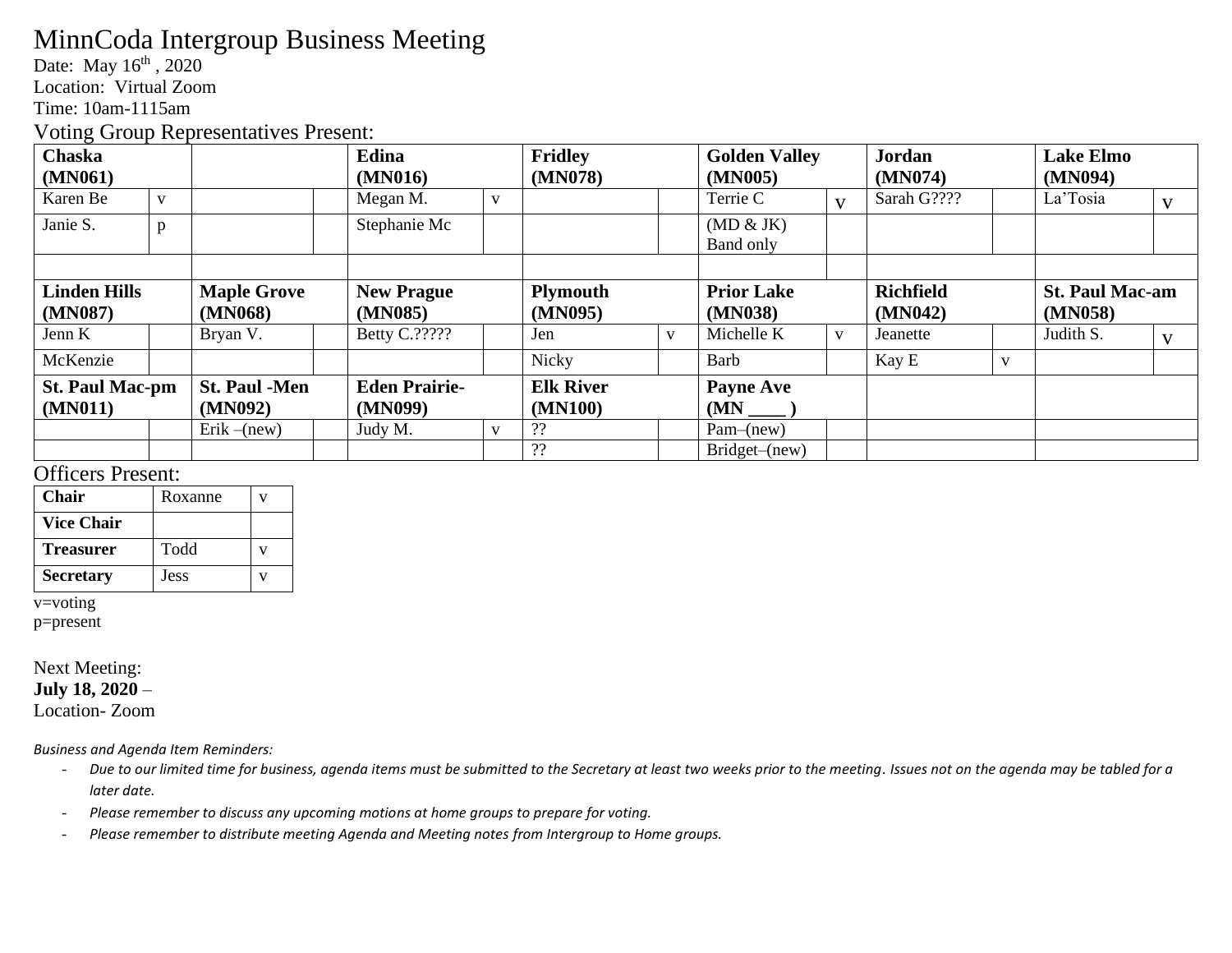### MOTIONS:

| <b>Motion</b>                          | 2 <sub>nd</sub> | For | <b>Opposed</b> | <b>Abstain   Other Notes</b>                   |
|----------------------------------------|-----------------|-----|----------------|------------------------------------------------|
| <b>Officer Position---- Vice Chair</b> |                 | ALL |                | Kim elected as Vice Chair through end of year. |
| motion to elect Kim F.                 |                 |     |                |                                                |
| Zoom                                   |                 |     |                | No vote needed---                              |
|                                        |                 |     |                |                                                |

## AGENDA:

| <b>Items/Topic</b>             | <b>Discussion</b>                                                                                    | <b>Decision Action Needed or</b><br>Follow/Up                    |
|--------------------------------|------------------------------------------------------------------------------------------------------|------------------------------------------------------------------|
| Intro                          | <b>Opening Prayer</b>                                                                                |                                                                  |
|                                | Welcome and Introductions                                                                            |                                                                  |
| Announcements<br>and Reminders | If your group is struggling, please notify one of the Intergroup officers before disbanding.         | <b>Elk River mtg-open face to face</b><br>starting Tues 5/19 8pm |
|                                | If you are starting a new meeting or know of one starting, please notify Intergroup via              | Richfield- unknown                                               |
|                                | Band.                                                                                                | <b>East Metro-unknown</b>                                        |
|                                |                                                                                                      | Chaska-unknown                                                   |
|                                | If your group is planning a fun event and wants to include the larger fellowship, please             |                                                                  |
|                                | notify an Intergroup officer so we can advertise it on Band and at meetings.                         | Plymouth, Fridley, Golden Valley,                                |
|                                |                                                                                                      | MG- June 1st (possible but will                                  |
|                                | If you would like to be on one of our many service committees, please let one of the officers        | explore more)                                                    |
|                                | know and we will get you in contact with the other team members. (Current Committees                 |                                                                  |
|                                | include: Fun, Outreach, Hospitals and Institutions, Mini-Conference, Retreat)                        | Prior Lake- Alano opening-<br>unsure when they will go back to   |
|                                | If you are electing a new GSR please contact an officer-to add them to band as well as               |                                                                  |
|                                | give overview information on GSR position including tutorial of band and where to see                | <b>Some using MinnCoDA zoom</b>                                  |
|                                | intergroup meeting dates; review by-laws; discuss intergroup procedures; copies of                   | account, others using their own.                                 |
|                                | previous meeting minutes etc.                                                                        |                                                                  |
| Zoom CoDA Mtgs                 | How groups are doing with the virtual/zoom meetings?                                                 | Continue zoom acct?                                              |
|                                | Are there groups not meeting virtually?                                                              | Person volunteering to make a                                    |
|                                | Are we getting the word out to all about the Zoom meetings listed on MinnCoDA.org?                   | donation to purchase zoom                                        |
|                                | How are groups handling the $7th$ tradition?                                                         | account for MinnCoDA for 1 year.                                 |
|                                | Some groups are collecting 7 <sup>th</sup> tradition via VenMo, others encouraging donating to their | Also person already volunteering                                 |
|                                | venue or coda world directly. Encourage people to send donations to MinnCoDA by                      | to start a meeting.                                              |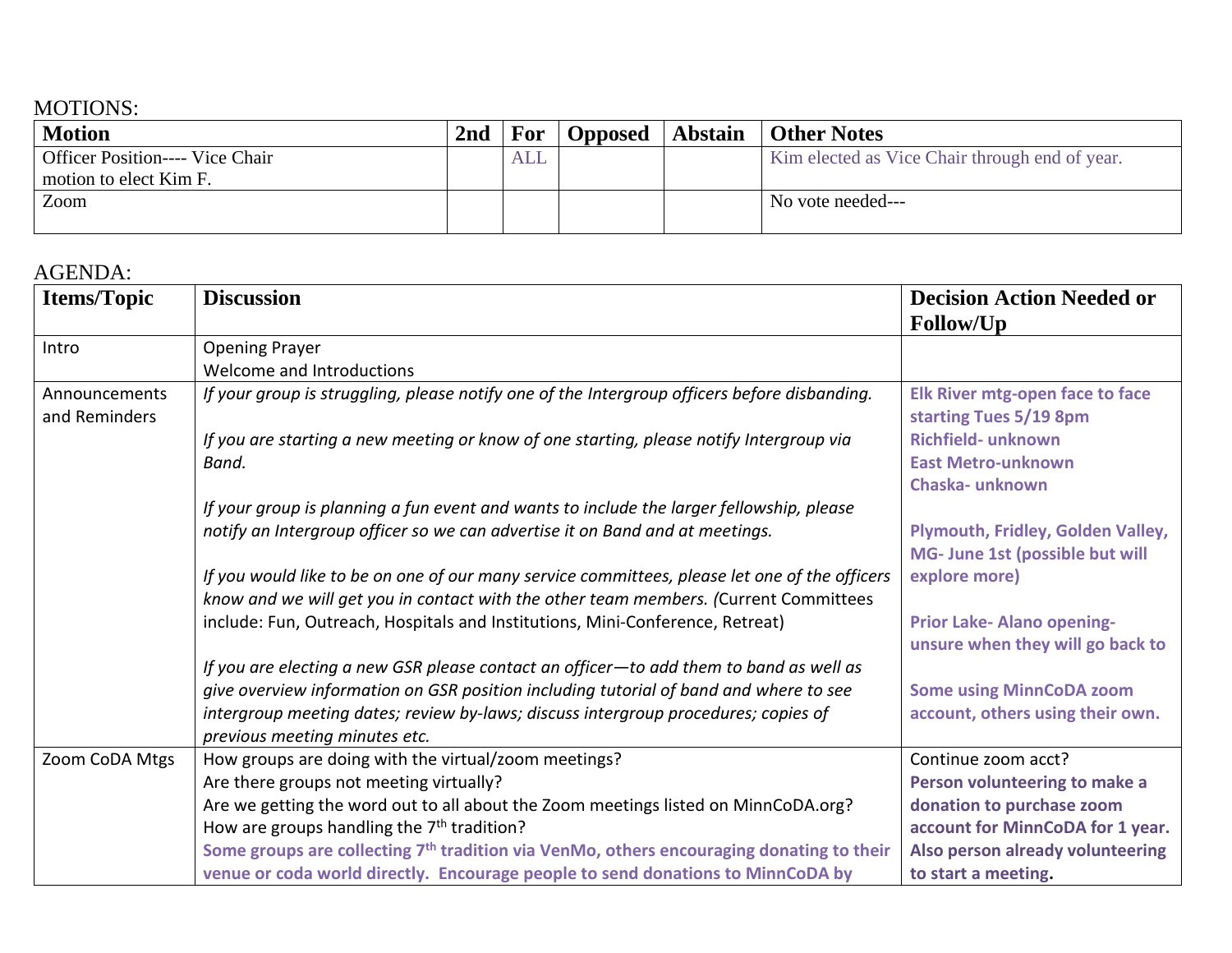|                                          | sending money to Treasurer, Todd Gapinski at 12112 92 <sup>nd</sup> Ave N, Maple Grove, MN<br>55369                                                                                                                                                                                                                                                                                                                                                                                                                                                                                                | No vote needed to proceed as<br>volunteers are already happening.                                                                                                         |
|------------------------------------------|----------------------------------------------------------------------------------------------------------------------------------------------------------------------------------------------------------------------------------------------------------------------------------------------------------------------------------------------------------------------------------------------------------------------------------------------------------------------------------------------------------------------------------------------------------------------------------------------------|---------------------------------------------------------------------------------------------------------------------------------------------------------------------------|
|                                          | Having a new group that provides a local option- would need an additional volunteer to<br>start this. MinnCoDA and coda.org would have the information so that anyone could<br>join.<br>Suggestion to discuss with home groups how they would like to move forward in their<br>own groups if a virtual option as well as an in-person option. The cost of high-tech<br>equipment is expensive and would be required to continue this option.<br>Groups need to discuss amongst home groups and have a group conscious as well as<br>work with their facilities on the 'safe distancing' protocols. | Monthly or yearly?<br>Volunteers to run weekly zoom<br>coda mtg?<br><b>Still need: Additional volunteers</b><br>to help host the meetings and get<br>the meeting started. |
|                                          | Do we want some local online meeting(s) to continue to be held and available even after<br>face to face meetings resume? Zoom account costs MinnCoDA \$16.11 per month. A year<br>prepaid subscription would lower the cost to \$12.49 per month (\$149.90 per year)<br>If yes, new committee needed to get ensure Zoom meeting(s) are started.                                                                                                                                                                                                                                                    |                                                                                                                                                                           |
| <b>Treasurer Report</b>                  | <b>Report given by Todd</b><br>-received refund for canceled group insurance \$336.21<br>- cancelled when aware that we were not using as we are not in buildings<br>-pending refund for community center rental \$301.77<br>-Kim is working on it<br>-MinnCoDA will still purchase 1 zoom account for upcoming months<br>-\$300 for Minncoda website will be coming.                                                                                                                                                                                                                              | Motion to authorize a year Zoom<br>account subscription for \$149.90-<br>not needed as volunteer<br>providing                                                             |
| Chair and Vice<br><b>Chair Positions</b> | Motions vice chair position- Kim F.                                                                                                                                                                                                                                                                                                                                                                                                                                                                                                                                                                | Motion to elect Kim F as Vice-<br>chair through 2020- vote passed.                                                                                                        |
| <b>CSC</b>                               | The International CoDA Service Conference will be held online Aug 24-27 <sup>th</sup> .<br>Discussion: MN could elect a delegate and alternate to attend virtually.<br>MinnCoDA does have time to elect a delegate if we would like to. If someone would like<br>to volunteer Roxanne will connect you with Greg B.<br>Business meeting only- does not appear to be an on-line convention.                                                                                                                                                                                                         |                                                                                                                                                                           |